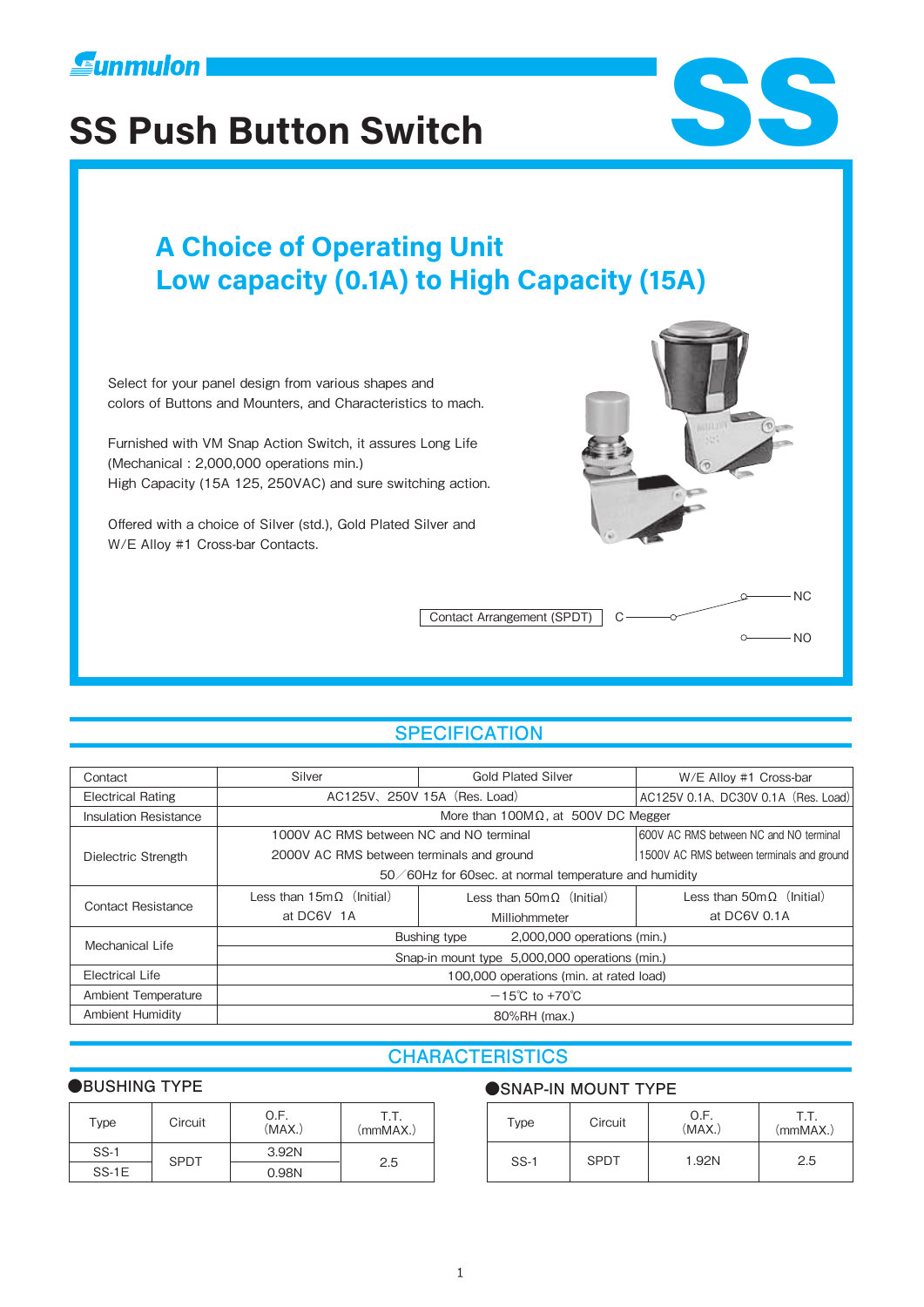

# **E**unmulon



Tolerance:±0.4mm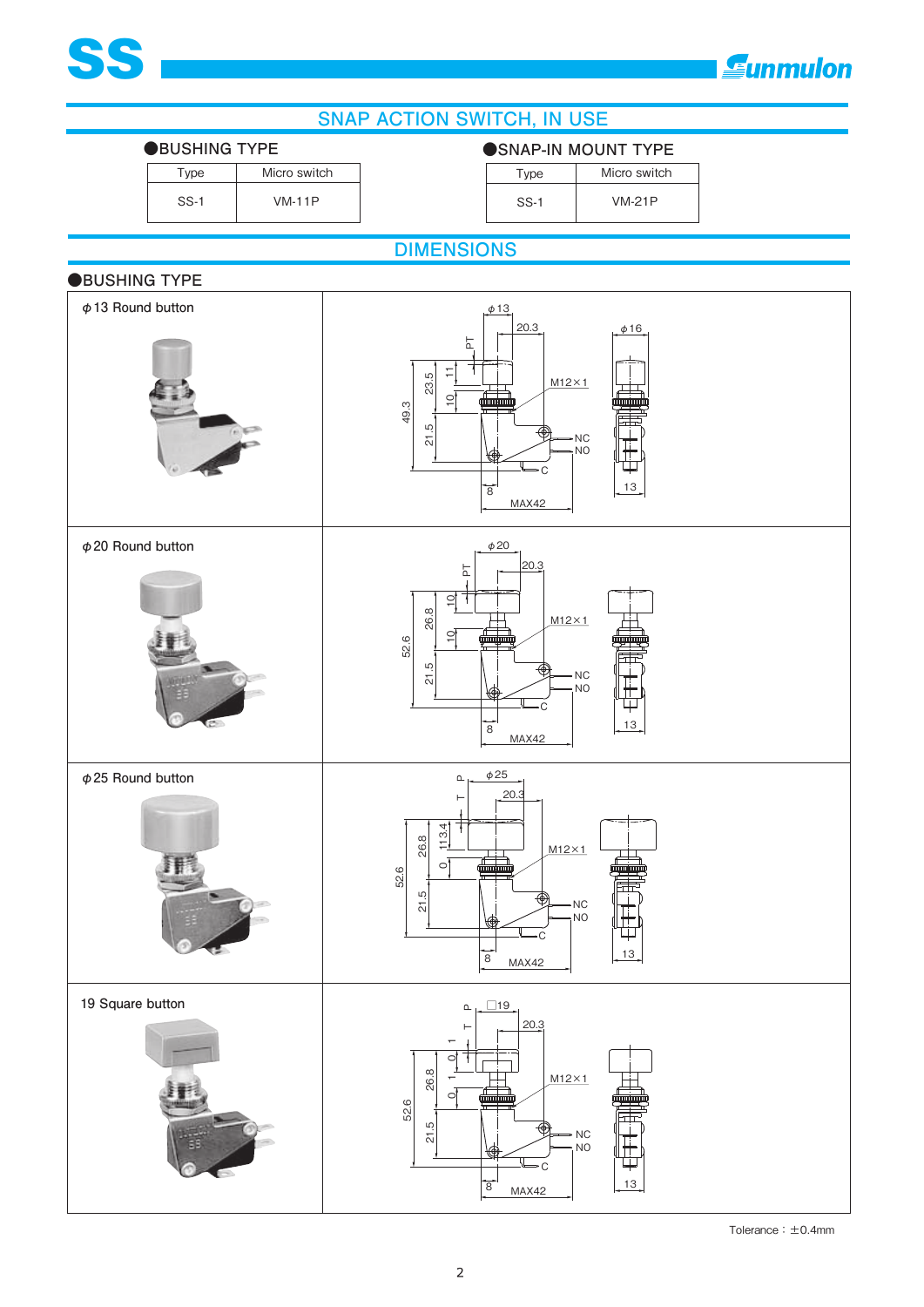

## **DIMENSIONS**





## **PANEL CUT DIMENSIONS**

#### **●BUSHING TYPE**



Panel thickness : 1mm~5mm

#### **●SNAP-IN MOUNT TYPE**





※Panel cut dimension should be after panel paintings.



n: Number of switches in the row

Panel thickness : 1mm~3.2mm MULON identifications are at the left